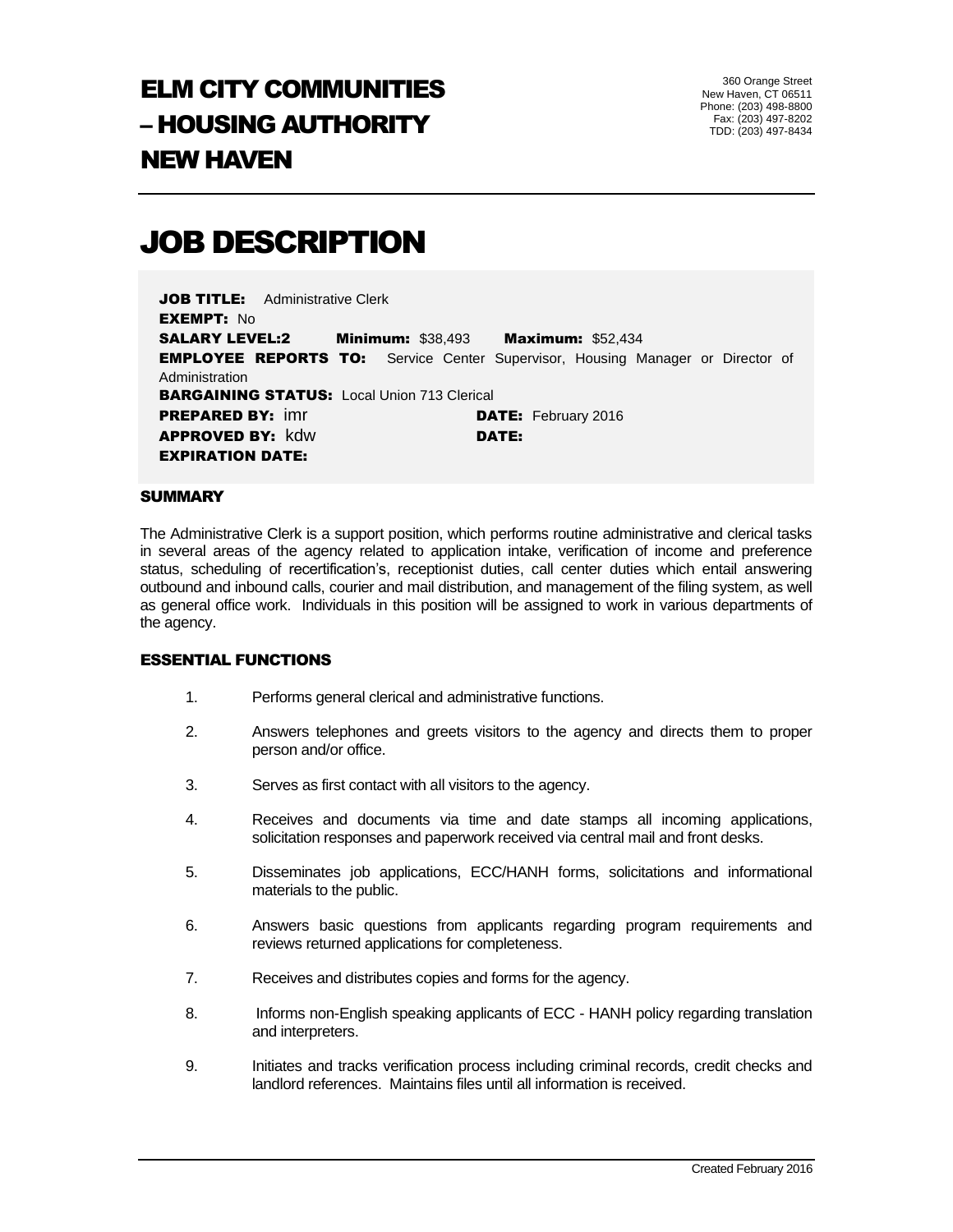- 10. Makes preliminary determination of eligibility and assigns control number.
- 11. Enters data into MIS and into manual application log.
- 12. Logs in verification forms when received and refers completed folders to Housing Specialist.
- 13. Maintains Intake and Recertification files for appointments and schedule.
- 14. Assists in the periodic updating of waiting lists.
- 15. Requests and obtains forms from landlords necessary for Recertification and leasing.
- 16. Performs administrative duties relating to assigned projects including, but not limited to, file maintenance, archiving and marketing initiatives.
- 17. Assists other ECC HANH departments in matters related to HCV or LIPH issues.
- 18. Assist in the management of a filing system containing different types of files related to Agency programs.
- 19. Regularly reviews records retention policies to ensure compliance within the agency.
- 20. Provide courier services throughout the agency and to/from business partners.
- 21. Perform duties of sorting and distributing external and internal mail, perform projects related to bulk mailings, and distribute flyers or other ECC - HANH informational materials at ECC - HANH properties.
- 22. Assists on special projects.
- 23. Performs any and all other related duties as assigned.

## PHYSICAL REQUIREMENTS

The duties of this position are primarily office-based and require manual dexterity sufficient to competently use office equipment such as a keyboard or calculator. Must be able to communicate effectively in person and on the telephone. In addition, the clerical and receptionist components of this position require the incumbent be able to bend and stoop and to lift up to 40 lbs. Must be able to drive a vehicle.

## QUALIFICATIONS AND SKILLS

- 1. Knowledge of basic office and filing systems.
- 2. Sophisticated knowledge of and proficiency in basic office computer software including Internet and e-mail systems, Microsoft Office Suite.
- 3. Good written communications skills and above average verbal communications skills.
- 4. Ability to handle confidential information in an appropriate manner.
- 5. Bilingualism in Spanish and English preferred but not mandatory.
- 6. Valid Connecticut Driver's License.